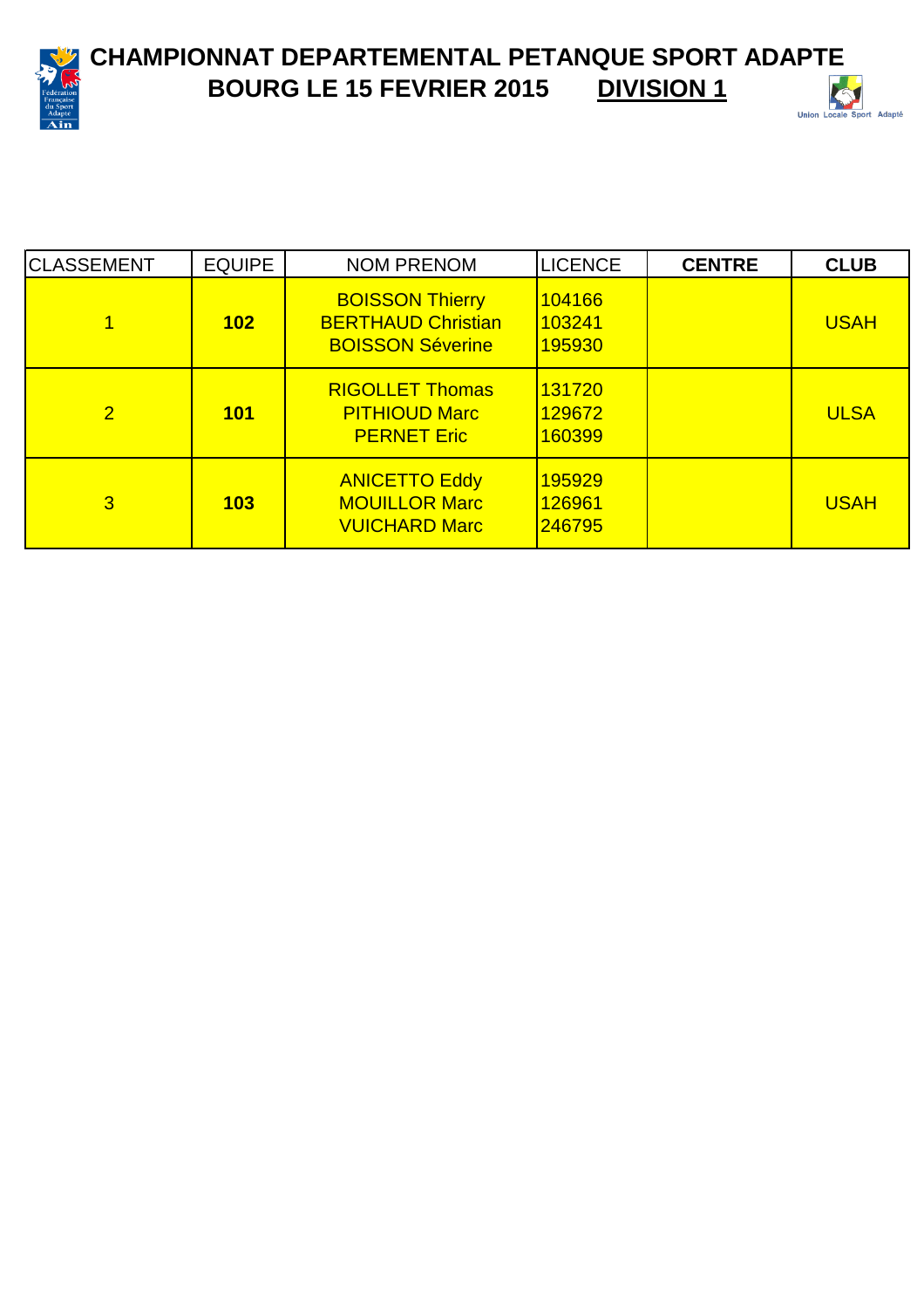

## **CHAMPIONNAT DEPARTEMENTAL PETANQUE SPORT ADAPTE BOURG LE 15 FEVRIER 2015 DIVISION 2**



| <b>CLASSEMENT</b>       | <b>EQUIPE</b> | <b>NOM PRENOM</b>           | <b>LICENCE</b> | <b>NOM PRENOM</b>        | <b>LICENCE</b> | <b>CLUB</b>  |
|-------------------------|---------------|-----------------------------|----------------|--------------------------|----------------|--------------|
|                         | 204           | <b>JOGUET Romain</b>        | 119341         | <b>ROGER Michel</b>      | 140208         | <b>ULSA</b>  |
| $\overline{2}$          | 205           | <b>ALLOMBERT Fabrice</b>    | 288075         | <b>ROLLET Arnaud</b>     | 215698         | <b>ULSA</b>  |
| 3                       | 206           | <b>DERU Johan</b>           | 171265         | <b>CHEVIN Yoan</b>       | 140206         | <b>ULSA</b>  |
| 4                       | 215           | <b>LAVEUR Jean-François</b> | 162182         | <b>BERGER Fabien</b>     | 143516         | <b>ABSA</b>  |
| $5\overline{)}$         | 201           | <b>GROUSSET Sylvie</b>      | 106167         | <b>GROUSSET Jérôme</b>   | 116956         | <b>ULSA</b>  |
| 6                       | 208           | <b>DEPARDON Xavier</b>      | 194944         | <b>CLAUDIN Christian</b> | 108196         | <b>ULSA</b>  |
| $\overline{\mathbf{7}}$ | 213           | <b>GASTAT Mickaël</b>       | 169785         | <b>FONTAINE Alain</b>    | 114172         | <b>ABSA</b>  |
| 8                       | 214           | <b>MATILLAT Jean-Louis</b>  | 125156         | <b>LONVIS Eric</b>       | 123353         | <b>ABSA</b>  |
| 9 <sup>°</sup>          | 210           | <b>BERTHET Maurice</b>      | 246794         | <b>BUIRON Thierry</b>    | 105927         | <b>USAH</b>  |
| 10                      | 202           | <b>DARMEDRU Laurent</b>     | 183073         | <b>DANANCHER Serge</b>   | 109699         | <b>ULSA</b>  |
| 11                      | 211           | <b>BUSI Johan</b>           | 195936         | <b>LACROIX Corinne</b>   | 195934         | <b>USAH</b>  |
| 12                      | 216           | <b>BOUARRATA Robert</b>     | 140242         | <b>JOSSERAND Fabien</b>  | 166199         | <b>USOSA</b> |
| 13                      | 203           | <b>GRAND Bernard</b>        | 165551         | <b>BOIRON Jérome</b>     | 104116         | <b>ULSA</b>  |
| 14                      | 207           | <b>REVEL Georges</b>        | 232907         | <b>ROLLET Pascal</b>     | 132226         | <b>ULSA</b>  |
| 15                      | 217           | <b>FOLLET Evelyne</b>       | 114116         | <b>LITRAS Fabien</b>     | 215259         | <b>USOSA</b> |
| 16                      | 209           | <b>JAMBON Roland</b>        | 119038         | <b>BEAUVE Joël</b>       | 233478         | <b>USAH</b>  |
| 17                      | 212           | <b>TOURNERY Robert</b>      | 184452         | <b>VIVIER Paul</b>       | 294600         | <b>USAH</b>  |